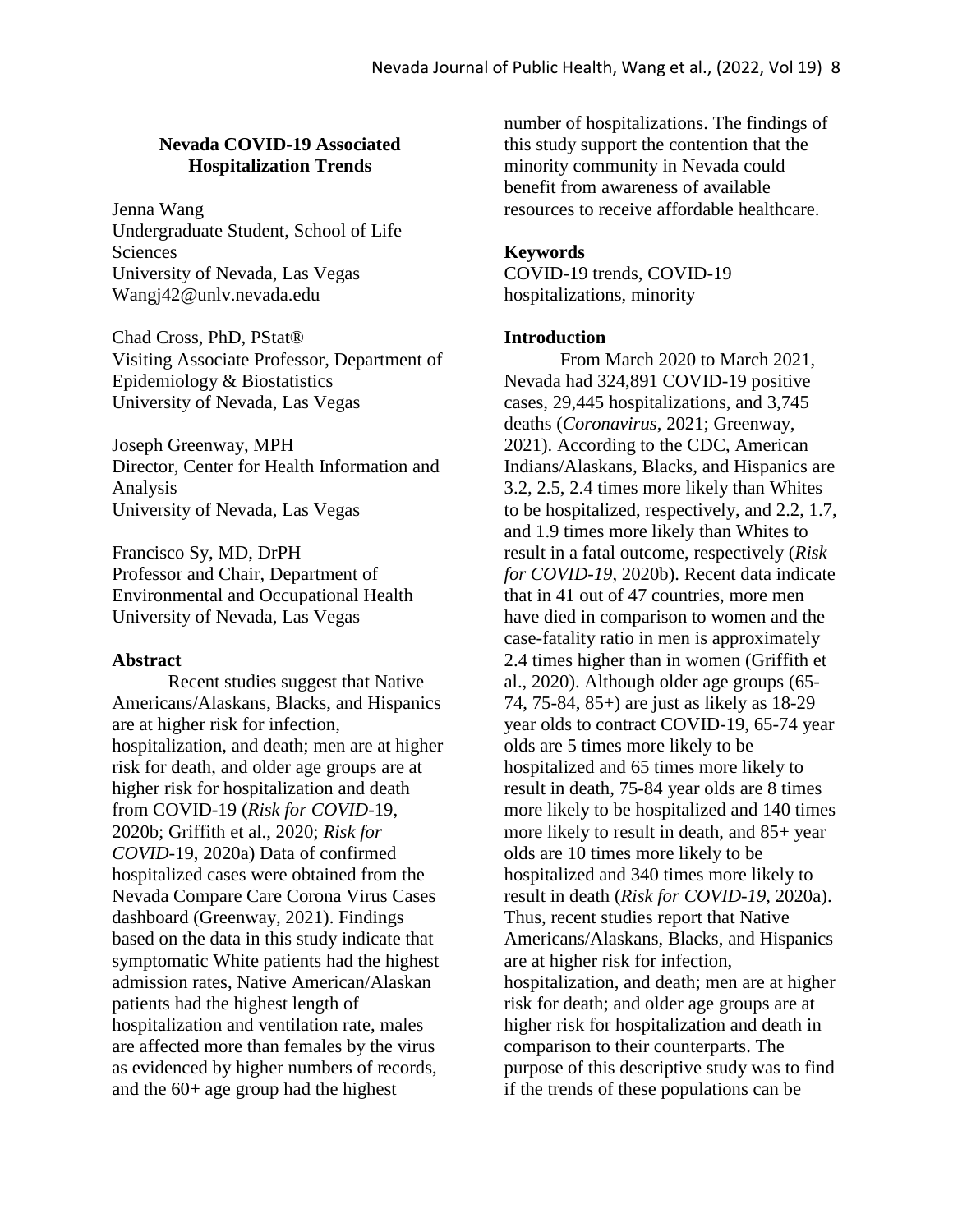applied to Nevada's COVID-19 associated hospitalization trends regarding the number of symptomatic case admissions, length of hospitalization of symptomatic patients, length of hospitalization of deceased symptomatic patients, ventilation rate of symptomatic patients, and mortality rate of symptomatic patients among race, sex, and age.

## **Methods**

This study drew data from the Nevada Compare Care Corona Virus Cases dashboard. Line graphs of the data were created using Microsoft Excel. The data of confirmed hospitalized cases of all four quarters of 2020 and the first quarter of 2021 were obtained. Confirmed cases were identified by the patient's billing record containing a positive COVID-19 diagnosis. The diagnostic symptom criteria for COVID-19 is upper respiratory disease, pneumonia, bronchitis, asthma, acute respiratory distress, respiratory failure with hypoxia, respiratory infection, cough, shortness of breath, hypoxemia, fever, and abnormal finding of lung field (Greenway, 2021).

To avoid clustering on the figures regarding age groups, the age group were reclassified from 0-17, 18-19, 20-29, 30-39, 40-49, 50-59, 60-69, 70-79, and 80+ to 0-19, 20-39, 40-59, 60-79, and 80+. The weighted average of two adjacent groups was found and used as the data for the condensed group. For example, the data for the 0-19 group was calculated by finding the weight of the 0-17 and 18-19 age group, multiplying the weight by the data of each group, and adding the products together.

The admitted symptomatic cases data was drawn from selecting "confirmed" COVID-19 evidence level, "had symptoms" patient condition, and its corresponding breakout (race, gender, age group). By selecting the "had symptoms" patient

conditions, patients who are only diagnosed with respiratory symptoms listed earlier are filtered out. In addition to having respiratory symptoms, the symptomatic patients' possible symptoms include diabetes mellitus type 1 or type 2, chronic obstructive pulmonary disease, cardiovascular disease, cerebrovascular disease, hypertension, hypertensive heart disease, hypertensive kidney disease, acute embolism and thrombosis of an unspecified vein, and dependence on a ventilator (Greenway, 2021).

The length of hospitalization of symptomatic patients' data was extracted by selecting the same fields as the admitted symptomatic cases. However, instead of selecting the "cases" value type, the "avg LOS" was selected.

The length of hospitalization of deceased patients' data were obtained by selecting the same fields as the length of hospitalization of symptomatic patients' data with the addition of "died" as a patient condition.

The ventilation rate was calculated by dividing the number of cases who had the conditions of "had symptoms" and "ventilator" by the number of cases who had the condition of "had symptoms".

The mortality rate was calculated by dividing the number of cases that "had symptoms" and "died" by the number of cases that "had symptoms".

# **Results**

## *Admitted Symptomatic Cases*

Tables 1-3 show an increase in cases from 2020 Quarter 1, peaking at 2020 Quarter 4, then a decrease in cases. In table 1, the White population had the highest number of admissions. On the contrary, the Native American/Alaskan population had the lowest number of admissions. In table 2, the male population had the highest number of admissions. In table 3, a general trend of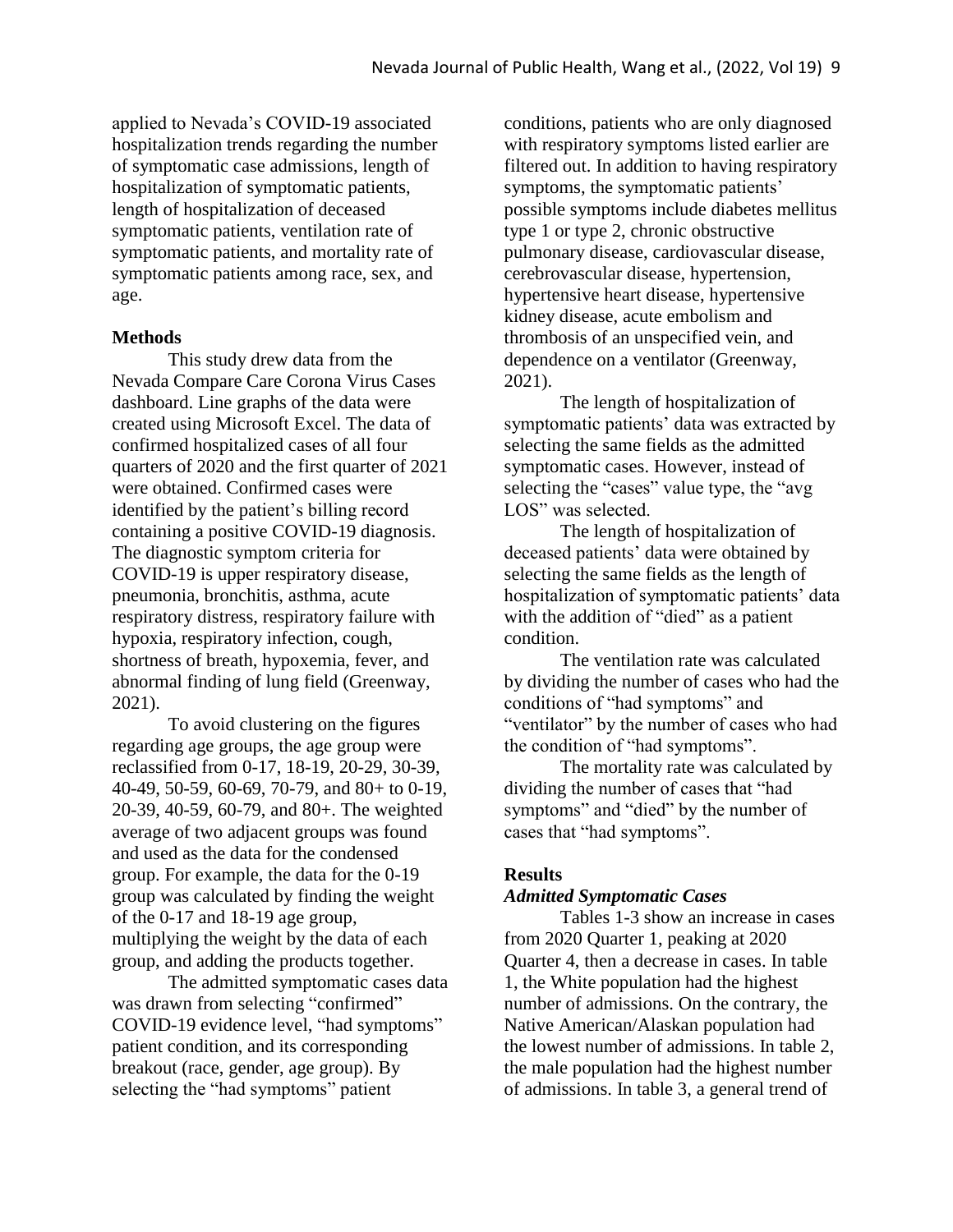as age increases, the number of admissions also increases is present.

| Table 1. Admitted Symptomatic Cases among Races and Ethnicities |                          |                |                          |      |      |
|-----------------------------------------------------------------|--------------------------|----------------|--------------------------|------|------|
|                                                                 | <b>Discharge Quarter</b> |                |                          |      |      |
|                                                                 | 2020                     | 2020           | 2020                     | 2020 | 2021 |
| Race                                                            | Q1                       | Q <sub>2</sub> | Q <sub>3</sub>           | Q4   | Q1   |
| Asian/Pacific Islander                                          | 24                       | 221            | 533                      | 881  | 780  |
| <b>Black</b>                                                    | 37                       | 283            | 672                      | 851  | 718  |
| Hispanic                                                        | 34                       | 502            | 1382                     | 1611 | 1203 |
| Native American/Alaskan                                         |                          | 19             | 48                       | 92   | 45   |
| Other                                                           | 26                       | 333            | 809                      | 1013 | 657  |
| Unknown                                                         | 3                        | 61             | 138                      | 241  | 185  |
| White                                                           | 80                       | 764            | 1997                     | 4625 | 3318 |
| Table 2. Admitted Symptomatic between Sexes                     |                          |                |                          |      |      |
|                                                                 | <b>Discharge Quarter</b> |                |                          |      |      |
|                                                                 |                          |                |                          |      |      |
|                                                                 | 2020                     | 2020           | 2020                     | 2020 | 2021 |
| Gender                                                          | Q1                       | Q <sub>2</sub> | Q <sub>3</sub>           | Q4   | Q1   |
| Female                                                          | 97                       | 964            | 2406                     | 4077 | 3033 |
| Male                                                            | 107                      | 1219           | 3173                     | 5237 | 3873 |
| Table 3. Admitted Symptomatic Cases among Age Groups            |                          |                |                          |      |      |
|                                                                 |                          |                | <b>Discharge Quarter</b> |      |      |
|                                                                 | 2020                     | 2020           | 2020                     | 2020 | 2021 |
| <b>Age Group</b>                                                | Q1                       | Q <sub>2</sub> | Q <sub>3</sub>           | Q4   | Q1   |
| $0 - 19$                                                        | $\overline{7}$           | 17             | 34                       | 40   | 44   |
| 20-39                                                           | 19                       | 169            | 353                      | 459  | 304  |
| 40-59                                                           | 30                       | 377            | 971                      | 1411 | 938  |
| 60-79                                                           | 39                       | 435            | 1165                     | 2095 | 1662 |

## *Length of Hospitalization of Symptomatic Patients*

The demographics in Figure 1 display a steep increase in length of hospitalization from 2020 Quarter 1 to 2020 Quarter 2, a decrease to 2020 Quarter 4, and another increase, with an exception to the Native American/Alaskan population and Other population. Although no data for the Native American/Alaskan population was provided for 2020 Quarter 1, an increase

was seen from 2020 Quarter 2 to Quarter 3, which is inconsistent with the other populations, a decrease to 2020 Quarter 4, and an increase to 2021 Quarter 1. The Other population saw an increase throughout the quarters, but only slight increase from 2020 Quarter 2 to 2020 Quarter 4. Throughout the quarters, men had a longer hospitalization than women. The same general trend seen in table 3 is also present in the length of hospitalization of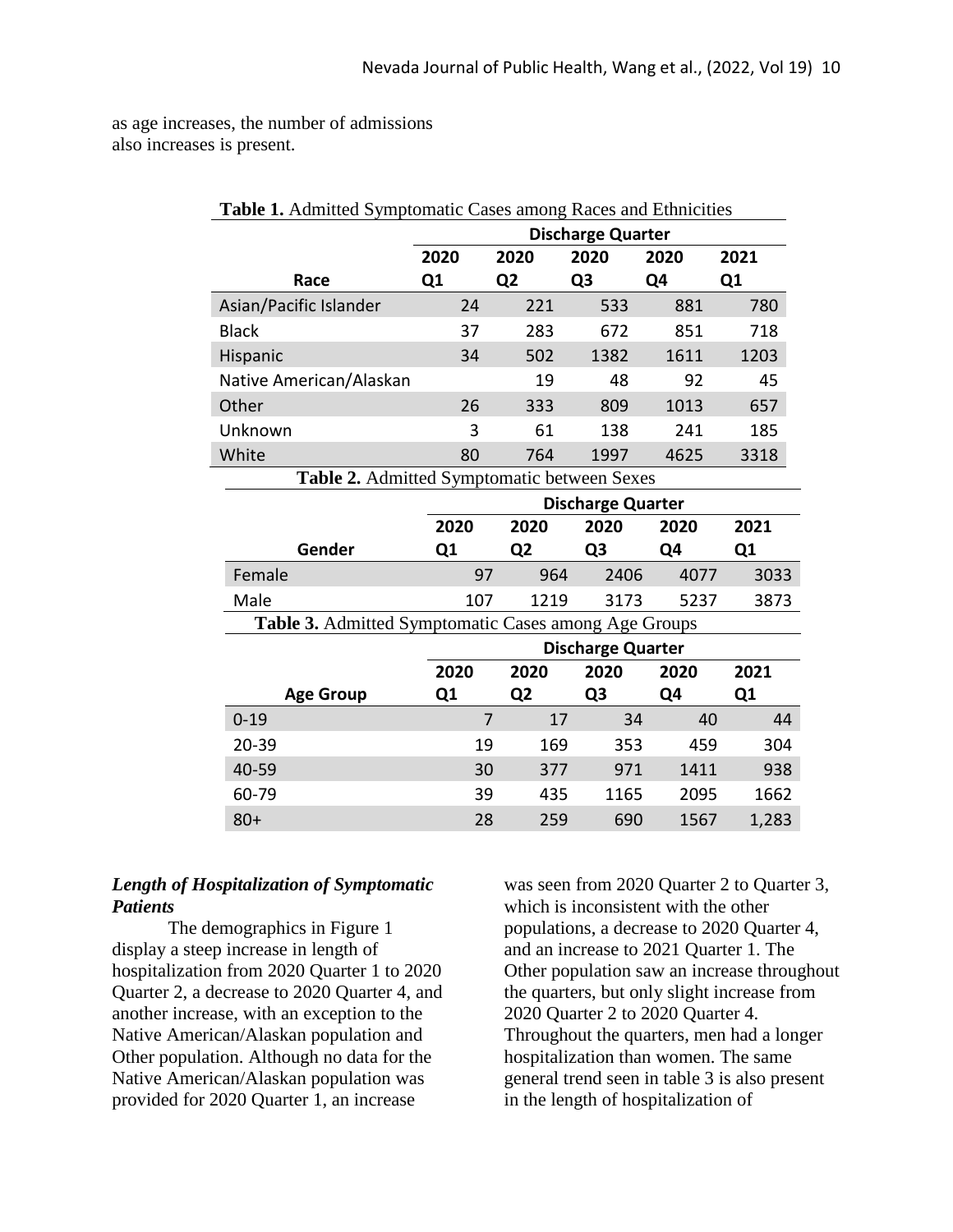symptomatic patients among age groups; As the age group increases, more days of hospitalization are required.



**Figure 1.** Length of Hospitalization of Symptomatic Patients among Races and Ethnicities

# *Length of Hospitalization of Deceased Symptomatic Patients*

Unlike Figure 1, no general trend can be seen across all races and ethnicities in Figure 2. However, when compared to Figure 1, Figure 2 shows a greater length of hospitalizations. The p-value of <.05 was found by an independent samples t-test. The average length of hospitalization of deceased symptomatic patients was 14 days  $(SD = 4.36)$  while the average length of hospitalization of symptomatic patients was 10.3 days  $(SD = 3.04)$ . Men appear to be impacted more than women by having a

longer hospitalization, which is consistent with the trends found in the admission rates and length of hospitalization. Unlike the previous age group graphs, no clear trend can be seen in Figure 3. However, it is quite clear that the 80+ age group is the fastest to result in a fatal outcome among all deceased patients. In 2020 Quarter 1, the 0-19 group shows an extremely high number of days of hospitalization while in 2020 Quarter 2, the group shows an extremely low number of days of hospitalizations in comparison to the other age groups.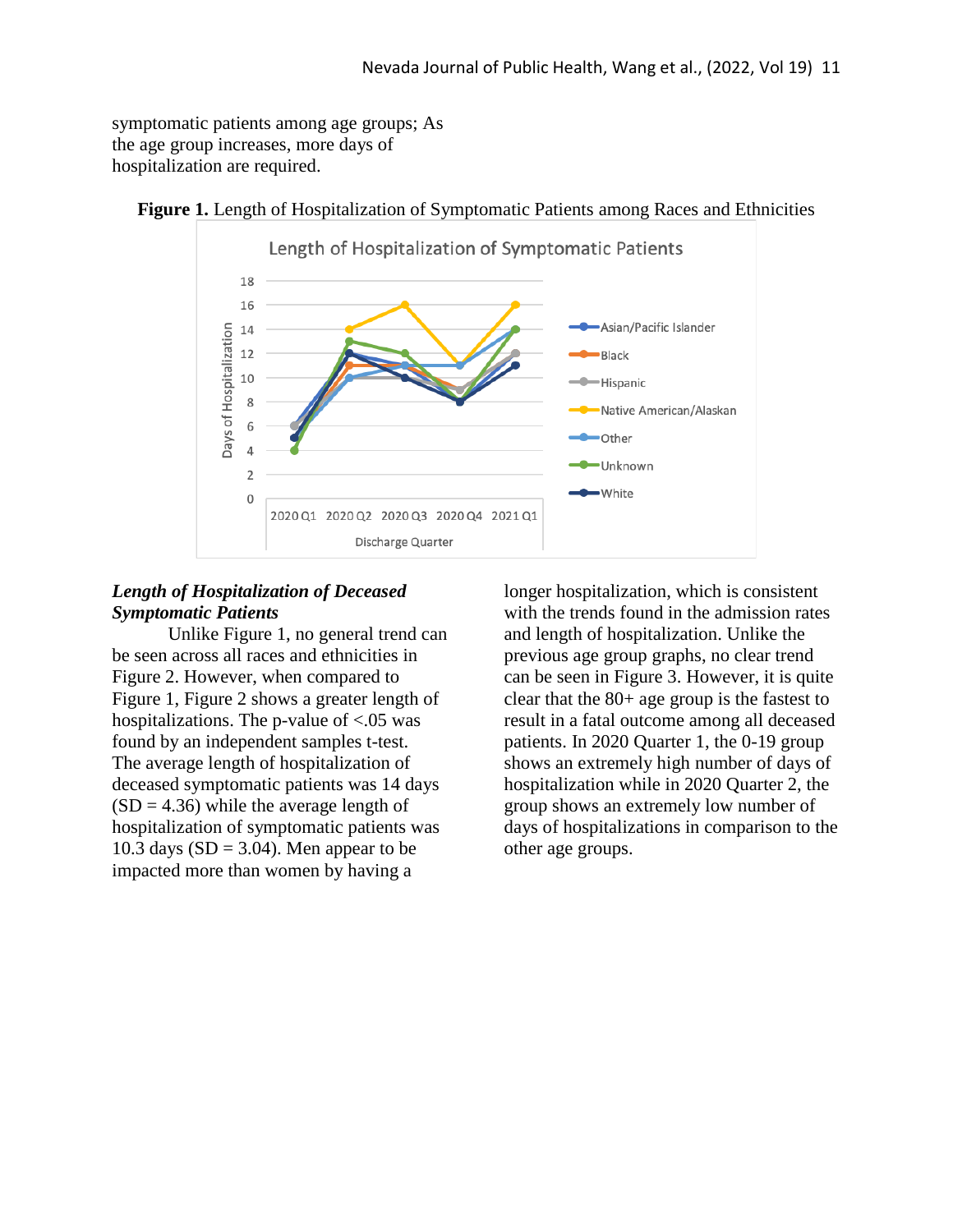

**Figure 2.** Length of Hospitalization of Deceased Symptomatic Patients among Races and **Ethnicities** 

**Figure 3.** Length of Hospitalization of Deceased Symptomatic Patients among Age Groups



## *Ventilation Rate of Symptomatic Patients*

Figure 4 shows that the majority of races and ethnicities have an increase in ventilation rate from 2020 Quarter 1 to 2020 Quarter 2, a decrease until 2020 Quarter 4, and a slight increase to 2021 Quarter 1. The Native American/Alaskan population displays no data in 2020 Quarter 1, however, a steep decrease in ventilation rate is seen from 2020 Quarter 2 to 2020 Quarter 3 and a steep increase to 2021 Quarter 1. The Other

population shows an increase in rates from 2020 Quarter 1 to 2020 Quarter 2, a slight decrease to 2020 Quarter 3, and a slight increase to 2021 Quarter 1. Males have a higher ventilation rate in comparison to females. The 60-69 age group has the highest ventilation rate while the 20-39 age group has the smallest ventilation rate in comparison to the other groups.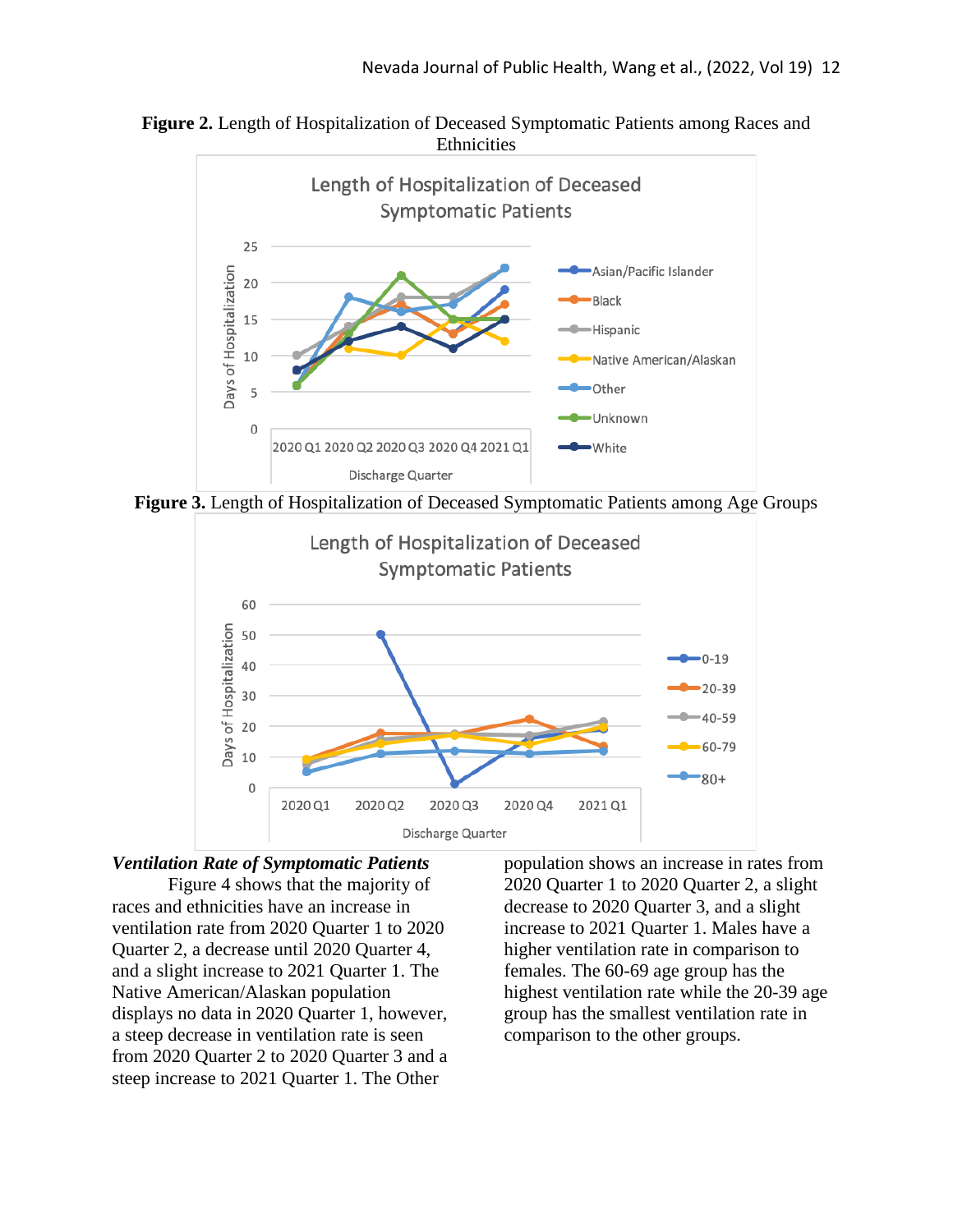



## *Mortality Rate of Symptomatic Patients*

No general trend can be seen across all demographics in Figure 5. The Unknown race and ethnicity population had an extremely high mortality rate of 66.67% in 2020 Quarter 1, decreased until 2020 Quarter 4, and a slight increase to 2021 Quarter 1. The White cases' mortality rate remained fairly constant throughout the quarters. Males presented a higher mortality

rate in comparison to their female counterparts. The mortality rate among age groups displayed the same general trend as the previous age group data for the majority of the groups. The 0-19 group displayed a high mortality rate of 29.5% in 2020 Quarter 2, a sharp decrease to 2.4%, then a gradual increase to 2021 Quarter 1 (Figure 6).



**Figure 5.** Mortality Rate of Symptomatic Patients among Races and Ethnicities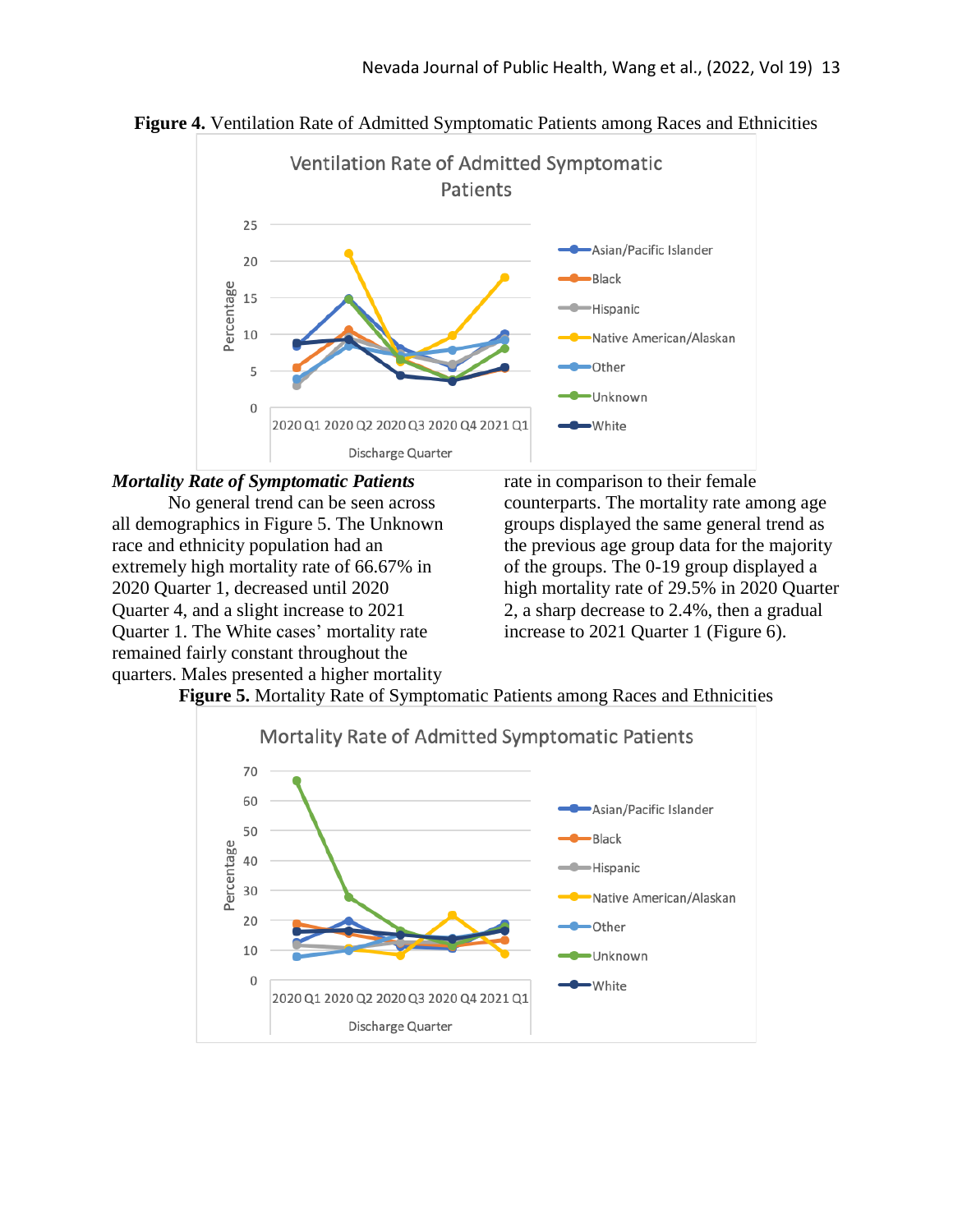

**Figure 6.** Mortality Rate of Symptomatic Patients among Age Groups

## **Discussion** *Race and Ethnicity*

Since the CDC reported Native Americans/Alaskans, Blacks, and Hispanics had a higher rate of hospitalization, it was expected for one of these racial groups to have the highest admission rate. Contrary to expectations, Whites had the highest admission out of all the racial groups. During 2020 Quarter 4, they were admitted at least 2.87 times more than the other racial populations (Table 1). This large disparity in admissions can be attributed to Whites comprising 73.9% of Nevada's population (*Quick Facts Nevada*, 2021). As Whites comprise the majority of Nevada's population, it explains why Whites have the largest admission count. This large disparity in admissions can also be due to minorities being unable to afford medical care. In fact, out of the 14% uninsured population in Nevada, 39.4% are people of color (Guinn Center, 2019). The CDC reports that most minority groups have a higher percentage of patients avoiding medical care due to cost in comparison to their White counterparts (National Center, 2019). A recent study has discovered in comparison to Whites, people of color have a higher percentage of

COVID-19 patients that avoid medical care due to cost (Smith et al., 2021). Regardless, findings from this study suggest that more awareness needs to be raised about the resources available to Nevada's minority communities for access to affordable medical care such as the Nevada Office of Minority Health's project to increase health insurance enrollment in racial and ethnic minority populations and the free clinics (Nevada Office, 2020).

Native Americans/Alaskans had the greatest length of hospitalization (Figure 1) and ventilation rate (Figure 4). Their greater length of hospitalization and ventilation rate may be due to a variety of factors. 22.1% of the Native Americans/Alaskans population lives in rural Nevada (*Explore Census Data*, 2019). Thus, they may not have immediate access to healthcare. By the time they arrive at a healthcare center, their condition is severe, leading to a need for more resources such as ventilators and a need for a longer recovery time. Another possible factor is that the hospitalized patients are older and have poorer health in general. Previous research has revealed that the highest rate of hospitalization among Native Americans/Alaskans in the U.S. belongs to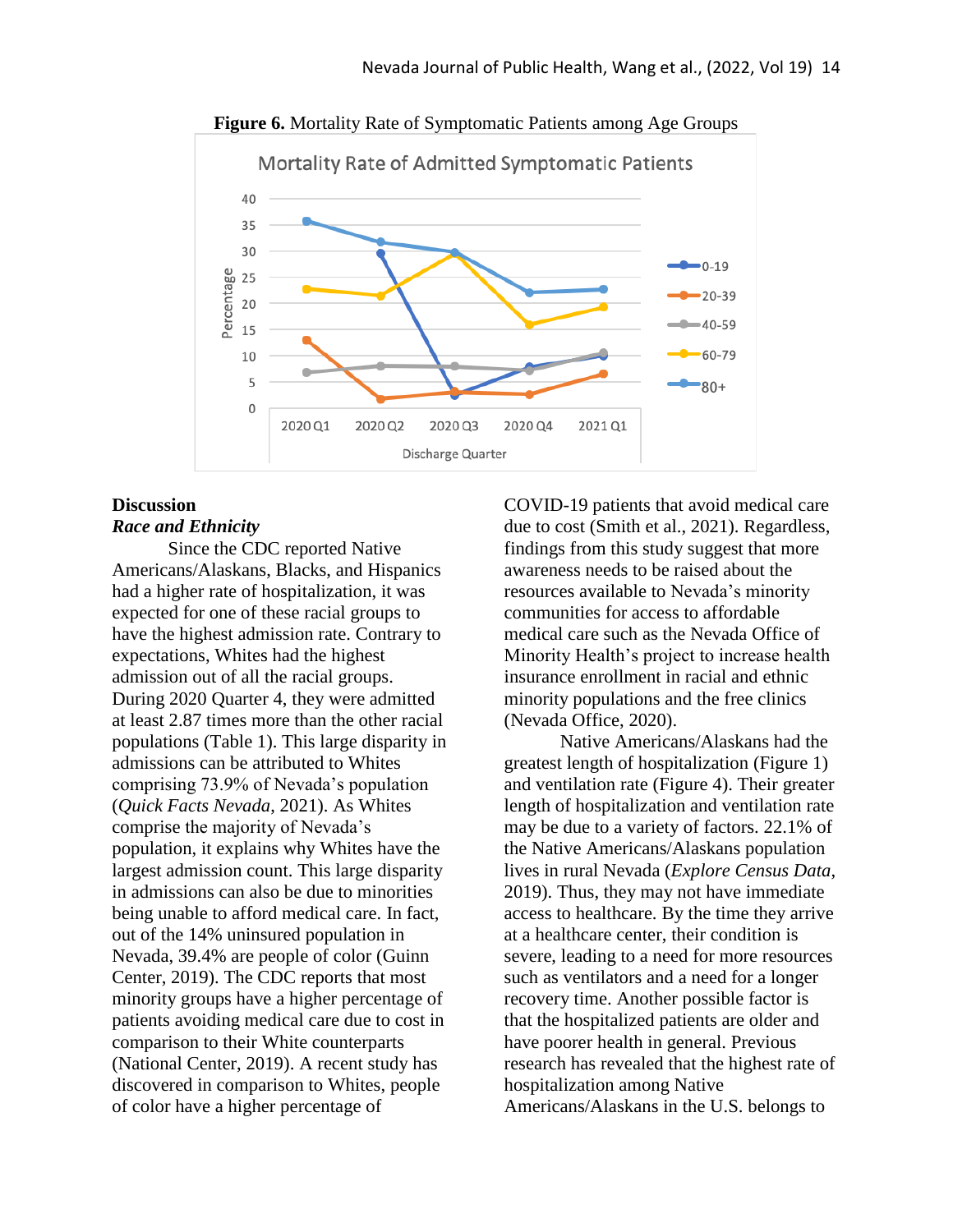the 65+ age group (Acosta et al., 2021). Moreover, Native Americans/Alaskans are twice as more likely as Whites to have diabetes (Native Americans, 2018). Among the 65-74 age group, 34.7% of Native Americans/Alaskans are diagnosed with diabetes and among the 75+ age group, 32.5% (Bullock et al., 2020). With a comorbidity, patients are more likely to need a longer recovery time and ventilation.

The high mortality rate of the Unknown population in 2020 Quarter 1 (Figure 5) is attributed to having a small sample. The mortality rates were calculated by the number of cases that "had symptoms" and "died" were divided by the number of cases that "had symptoms". The number of Unknown symptomatic cases that died was 2 and the number of Unknown symptomatic cases in 2020 Quarter 1 was 3. The mortality rate was calculated to be 66.7%. *Sex*

Unlike the race and ethnicity graphs, a clear trend was found in all data regarding biological sex. Due to previous studies indicating COVID-19 affects males more than females, it was expected for Nevada to follow the same trend. As expected, men had higher admitted symptomatic cases, higher length of hospitalization, higher ventilation rate, and higher mortality rate. Medical professionals and scientists have no explanation for the disproportion. One proposed theory is that men have a higher expression of coronavirus receptors. In general, women are less prone to infection possibly due to a difference in sex hormones and X chromosomes (Bwire, 2020). Another possible theory lies within the difference in behavior between sexes. More men than women engage in unhealthy behaviors such as smoking and drinking. Recent studies have shown women hold a more responsible attitude towards COVID-19 preventative measures than men such as frequent

handwashing and wearing masks (de la Vega et al., 2020).

### *Age Groups*

The majority of the age group data suggest that the elderly population  $(60+)$  are impacted more by COVID-19. The reason behind this remains unknown (Mueller et al., 2020). Suggested theories include the elderly have slower and less efficient immune responses to infections, are at higher risk of COVID-19 exposure, have limited access to healthcare, are unable to receive respiratory support due to limited resources, and are more likely to have comorbid conditions that hinder recovery (Nikolich-Zugich et al., 2020; Lloyd-Sherlock et al., 2020; Deng et al., 2020). These are also possible factors that can account for the trend found in Figure 3.

Following the trend of length of hospitalization among age groups, the deceased 80+ age group was expected to have the longest length of hospitalization in Figure 3. However, the group was found to have the smallest length of hospitalization. As possible factors include a slower and less efficient immune response and increased likeliness to have comorbidities that hinder recovery, the deceased older age groups are less likely to recover from COVID-19, resulting in a faster fatality.

The relatively high mortality rate for the 0-19 age group in 2020 Quarter 2 (Figure 6) is attributed to having a small sample. The number of deceased symptomatic cases of patients 18-19 years old was 1 and the number of symptomatic cases was 3. Since the average of the 0-17 and 18-19 age groups were used for the figures, the data point presented in the graph is skewed.

### *Limitations*

The data provided in this study is from Nevada's hospital inpatient billings. The data is an underestimate due to the Nevada Compare Care only providing data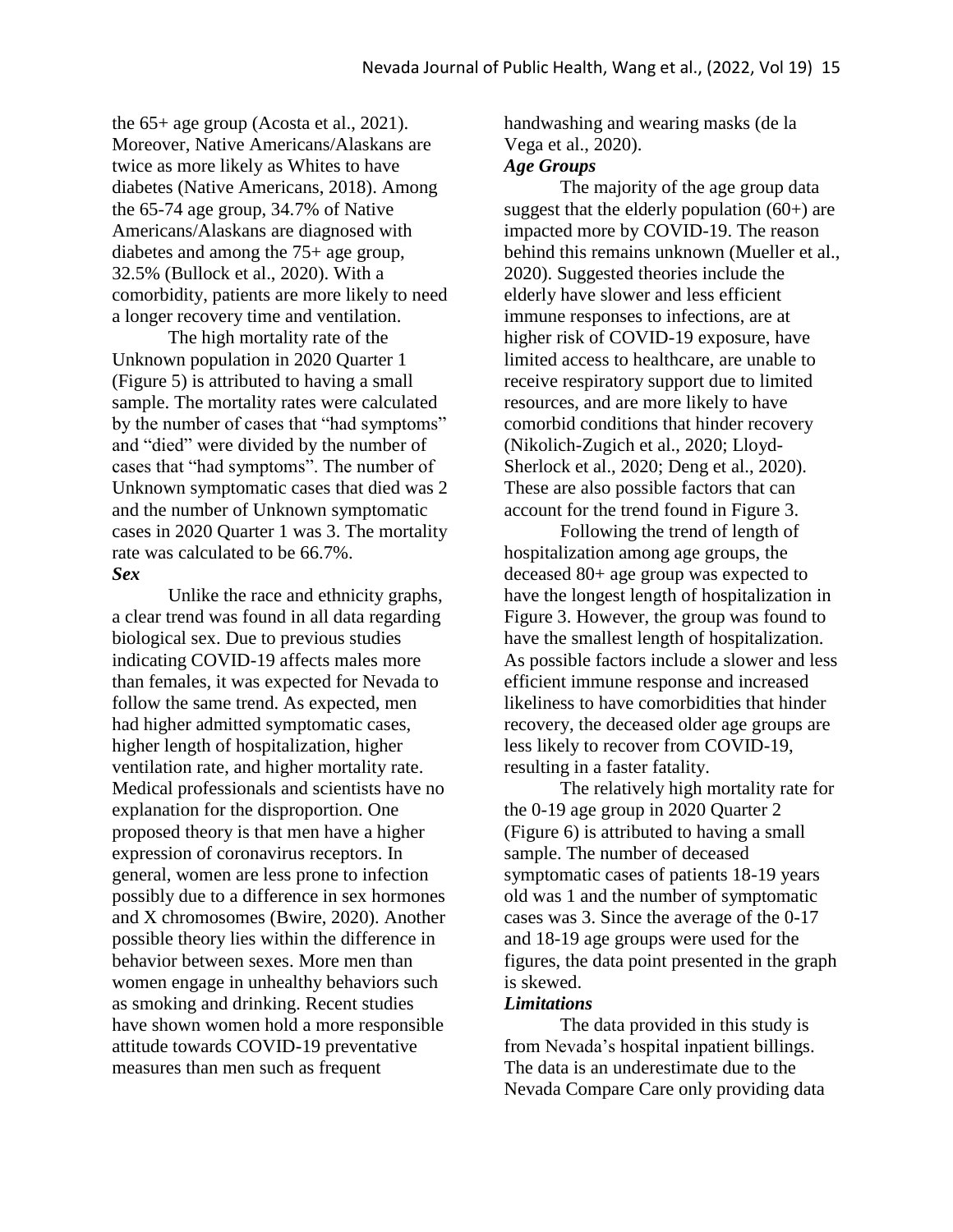of discharged patients. Thus, there were a limited number of severe cases included in the 2020 Quarter 1 data. Additionally, the dashboard does not include Emergency Room visits as it is considered an outpatient visit rather than an inpatient visit. The findings in this study only pertain to the hospitalized COVID-19 patients in Nevada. Thus, these findings cannot be generalized to the whole Nevadan population or the U.S. population.

#### **References**

- Acosta, A. M., Garg, S., Pham, H., Whitaker, M., Anglin, O., O'Halloran, A., Milucky, J., Patel, K., Taylor, C., Wortham, J., Chai, S. J., Kirley, P. D., Alden, N. B., Kawasaki, B., Meek, J., Yousey-Hindes, K., Anderson, E. J., Openo, K. P., Weigel, A., . . . Havers, F. P. (2021). Racial and Ethnic Disparities in Rates of COVID-19–Associated Hospitalization, Intensive Care Unit Admission, and In-Hospital Death in the United States From March 2020 to February 2021. *JAMA Network Open*, *4*(10), e2130479. [https://doi.org/10.1001/jamanetwork](https://doi.org/10.1001/jamanetworkopen.2021.30479) [open.2021.30479](https://doi.org/10.1001/jamanetworkopen.2021.30479)
- Bullock, A., Sheff, K., Hora, I., Burrows, N. R., Benoit, S. R., Saydah, S. H., Hardin, C. L., & Gregg, E. W. (2020). Prevalence of diagnosed diabetes in American Indian and Alaska Native adults, 2006–2017. *BMJ Open Diabetes Research & Care*, *8*(1), e001218. [https://doi.org/10.1136/bmjdrc-2020-](https://doi.org/10.1136/bmjdrc-2020-001218) [001218](https://doi.org/10.1136/bmjdrc-2020-001218)
- Bwire G. M. (2020). Coronavirus: Why Men are More Vulnerable to Covid-19 Than Women? *SN comprehensive clinical medicine*, 1–3. Advance online publication.

[https://doi.org/10.1007/s42399-020-](https://doi.org/10.1007/s42399-020-00341-w) [00341-w](https://doi.org/10.1007/s42399-020-00341-w)

- *Coronavirus (COVID-19) in Nevada*. (2021). Nevada Health Response. <https://nvhealthresponse.nv.gov/>
- de la Vega, R., Ruíz-Barquín, R., Boros, S., & Szabo, A. (2020). Could attitudes toward COVID-19 in Spain render men more vulnerable than women? *Global public health*, 15(9), 1278– 1291. [https://doi.org/10.1080/17441692.2](https://doi.org/10.1080/17441692.2020.1791212)

[020.1791212](https://doi.org/10.1080/17441692.2020.1791212) Deng, Y., Liu, W., Liu, K., Fang, Y. Y., Shang, J., Zhou, L., Wang, K., Leng, F., Wei, S., Chen, L., & Liu, H. G. (2020). Clinical characteristics of fatal and recovered cases of coronavirus disease 2019 in Wuhan, China: a retrospective study. *Chinese medical journal*, *133*(11), 1261– 1267.

[https://doi.org/10.1097/CM9.00000](https://doi.org/10.1097/CM9.0000000000000824) [00000000824](https://doi.org/10.1097/CM9.0000000000000824)

*Explore Census Data*. (2019). United States Census Bureau.

> [https://data.census.gov/cedsci/table?](https://data.census.gov/cedsci/table?q=S0201&t=006%20-%20American%20Indian%20and%20Alaska%20Native%20alone%3A009%20-%20American%20Indian%20and%20Alaska%20Native%20alone%20or%20in%20combination%20with%20one%20or%20more%20other%20races&g=0400000US32&tid=ACSSPP1Y2019.S0201) [q=S0201&t=006%20-%20America](https://data.census.gov/cedsci/table?q=S0201&t=006%20-%20American%20Indian%20and%20Alaska%20Native%20alone%3A009%20-%20American%20Indian%20and%20Alaska%20Native%20alone%20or%20in%20combination%20with%20one%20or%20more%20other%20races&g=0400000US32&tid=ACSSPP1Y2019.S0201) [n%20Indian%20and%20Alaska%20](https://data.census.gov/cedsci/table?q=S0201&t=006%20-%20American%20Indian%20and%20Alaska%20Native%20alone%3A009%20-%20American%20Indian%20and%20Alaska%20Native%20alone%20or%20in%20combination%20with%20one%20or%20more%20other%20races&g=0400000US32&tid=ACSSPP1Y2019.S0201) [Native%20alone%3A009%20-%20](https://data.census.gov/cedsci/table?q=S0201&t=006%20-%20American%20Indian%20and%20Alaska%20Native%20alone%3A009%20-%20American%20Indian%20and%20Alaska%20Native%20alone%20or%20in%20combination%20with%20one%20or%20more%20other%20races&g=0400000US32&tid=ACSSPP1Y2019.S0201) [American%20Indian%20and%20Al](https://data.census.gov/cedsci/table?q=S0201&t=006%20-%20American%20Indian%20and%20Alaska%20Native%20alone%3A009%20-%20American%20Indian%20and%20Alaska%20Native%20alone%20or%20in%20combination%20with%20one%20or%20more%20other%20races&g=0400000US32&tid=ACSSPP1Y2019.S0201) [aska%20Native%20alone%20or%2](https://data.census.gov/cedsci/table?q=S0201&t=006%20-%20American%20Indian%20and%20Alaska%20Native%20alone%3A009%20-%20American%20Indian%20and%20Alaska%20Native%20alone%20or%20in%20combination%20with%20one%20or%20more%20other%20races&g=0400000US32&tid=ACSSPP1Y2019.S0201) [0in%20combination%20with%20on](https://data.census.gov/cedsci/table?q=S0201&t=006%20-%20American%20Indian%20and%20Alaska%20Native%20alone%3A009%20-%20American%20Indian%20and%20Alaska%20Native%20alone%20or%20in%20combination%20with%20one%20or%20more%20other%20races&g=0400000US32&tid=ACSSPP1Y2019.S0201) [e%20or%20more%20other%20race](https://data.census.gov/cedsci/table?q=S0201&t=006%20-%20American%20Indian%20and%20Alaska%20Native%20alone%3A009%20-%20American%20Indian%20and%20Alaska%20Native%20alone%20or%20in%20combination%20with%20one%20or%20more%20other%20races&g=0400000US32&tid=ACSSPP1Y2019.S0201) [s&g=0400000US32&tid=ACSSPP1](https://data.census.gov/cedsci/table?q=S0201&t=006%20-%20American%20Indian%20and%20Alaska%20Native%20alone%3A009%20-%20American%20Indian%20and%20Alaska%20Native%20alone%20or%20in%20combination%20with%20one%20or%20more%20other%20races&g=0400000US32&tid=ACSSPP1Y2019.S0201) [Y2019.S0201](https://data.census.gov/cedsci/table?q=S0201&t=006%20-%20American%20Indian%20and%20Alaska%20Native%20alone%3A009%20-%20American%20Indian%20and%20Alaska%20Native%20alone%20or%20in%20combination%20with%20one%20or%20more%20other%20races&g=0400000US32&tid=ACSSPP1Y2019.S0201)

- Greenway, J. (2021). *Corona Virus Cases for Nevada*. Nevada Compare Care. [https://www.nevadacomparecare.net/](https://www.nevadacomparecare.net/vizdat/php/COVID19.php) [vizdat/php/COVID19.php](https://www.nevadacomparecare.net/vizdat/php/COVID19.php)
- Griffith, D. M., Sharma, G., Holliday, C. S., Enyia, O. K., Valliere, M., Semlow, A. R., Stewart, E. C., & Blumenthal, R. S. (2020). Men and COVID-19: A Biopsychosocial Approach to